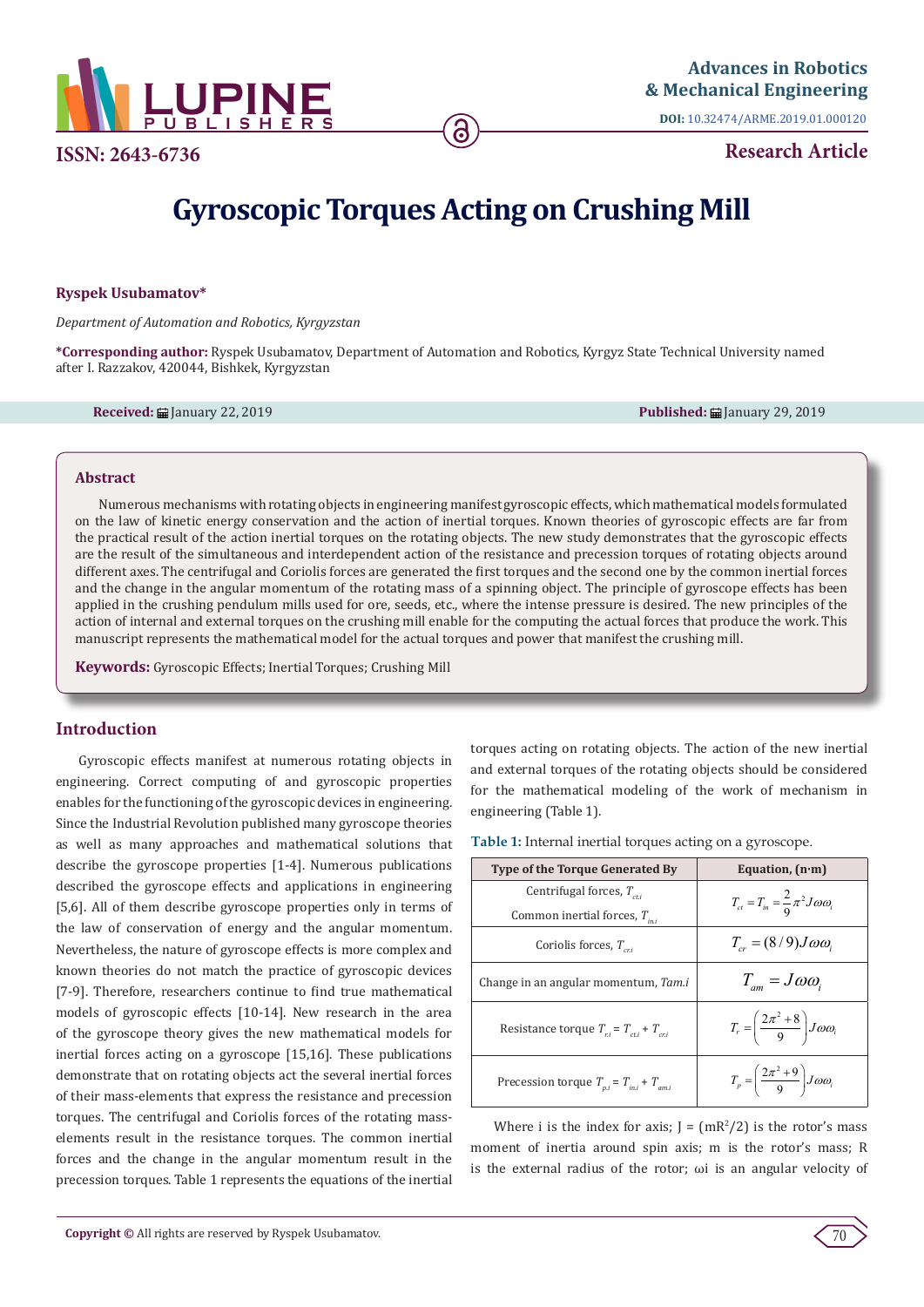precession of a spinning rotor around axis i and  $\omega$  is an angular velocity of a spinning rotor; other components are as specified in Table 1. Analysis of the internal torques that represented in Table 1 demonstrates that their values of are different but proportionally depend on the mass moment of inertia of a rotor and its angular velocity as well as on the angular velocity of precession. These

**Methodology and Working Example**

torques represent fundamental principles of the gyroscope theory. New mathematical models for the inertial torques can describe all gyroscope effects that manifest any rotating objects. This work represents the computing of the torques and power for the crushing mill based on the mathematical models for the inertial torques generated by the flywheel.





The principle of gyroscope effects has been applied in the crushing pendulum mills used for ore, seeds, etc., where the intense pressure is desired (Figure 1). The pendulum mill consists of a large steel pan in which two heavy conoidal flywheels of m = 400kg mass each roll on the bottom of the pan without slipping. The steel of the flywheel of the density  $\rho = 7545.2$  kg/m<sup>3</sup>. The maximal and minimal radius of conoid about its axle is 0.3m and 0.15m respectively. The distance from the axis of rotation of the flywheel to its Centre of the mass is 0.6m, the angle  $\varphi$  of the conoidal flywheel is 300. The flywheels revolve about a vertical shaft passing through the centre of the pan with the angular velocity of  $\omega$ p = 60 rpm =  $2\pi$  rad/s and with spinning about own axis of n = 30.0 rpm. The pan and flywheels designed with conic surfaces that enable to avoid intensive friction processes of two surfaces due to different tangential velocities of the flywheel edges. This friction process is unavoidable for the horizontal design of the pan. The two flywheels placed symmetrically about the shaft and rotated around own axes. The axes of flywheels are attached to the vertical shaft by means of couplings that permit them to have enough vertical motion to roll over uneven lumps in the pan. Figure 1 represents the general case of one flywheel where is considered the action of the gyroscope effects. Define the power required for the work of the crushing.

For simplicity of computing is accepted the form of the flywheel is the cylindrical disc. Acting forces on the running flywheel are the weight, centrifugal forces, Coriolis force and forces generated by the precession torques of the inertial force and angular momentum. The resulting torque acting on the bottom of the pan is presented by the following equation:

$$
T = T_w + T_m + T_{anc} = WS \cos \phi + \left(\frac{2\pi^2 + 9}{9}\right) J \omega \omega_p
$$

where T is the total moment of action the forces about the point o; W is the weight of the flywheel; S is the length of axle (distanced from the pivot to the centre of gravity); J is the mass moment of inertia of the flywheel:  $\omega$  is the angular velocity of the flywheel: ωp is the angular velocity of the precession of the flywheel around the vertical axis. Since by hypothesis the flywheel does not slip on the plate of the pan, the angular velocity of the flywheel rotation is defined by its tangential velocity. The average tangential velocity of the rotation the flywheel about the axis of the pane is as follows  $V = 2\pi nS = 2\pi \times \frac{30}{60} \times 0.6 = 1.885 m/s$ . The angular velocity of the flywheel is as follows  $\omega = 2\pi n / 60 = 2\pi \times 30 / 60 = \pi$  *rad / s*.

The mass moment of the flywheel inertia is

$$
J = \frac{m_1 R_1^2}{2} + \frac{m_2}{4} (R_1^2 + R_2^2) = \frac{160 \times 0.15^2}{2} + \frac{240}{4} (0.15^2 + 0.3^2) = 8.55 \text{ kgm}^2
$$
  
where the mass of the cylinder  $m_1 = \pi R12h\rho$ 

 $\pi$ ×0.152×0.3×7545.2 = 160kg and the mass of the conical ring

 $m_2 = π(R22 - R12)$ hρ/2 =  $π × (0.32 - 0.152) × 0.3 × 7545.2/2$  = 240kg. The crashing torque is as follows

$$
T = mgS\cos\phi + \left(\frac{2\pi^2 + 9}{9}\right)J\omega\omega_p = 400 \times 9.81 \times 0.6 \times \cos 15^\circ + \left(\frac{2\pi^2 + 9}{9}\right) \times 8.55 \times \pi \times 2\pi =
$$

2813 100546 *. Nm*

Total crashing force is  $F = T/S = /0.6 = 4688.500910$  N. The crushing force that gives the weight of the flywheel is FW = Wgcosφ  $= 400 \times 9.81 \times \cos 150 = 3790.2929416$  N. The crushing force that gives the gyroscopic torques of the flywheel is  $\left(\frac{2\pi^2+9}{9}\right)^3 J \omega \omega_p = F_G S$ or  $F_G = \left(\frac{2\pi^2 + 9}{9}\right) \times \frac{8.55 \times \pi \times 2\pi}{0.6} = 898.2079684$  *N*.

The force of the gyroscopic effect is 5.21 times less than the action of the flywheel weight. The resistance torques Tr generated by the centrifugal and Coriolis forces of the crushing wheel is represented by the equation in Table 1. The power required for the

71